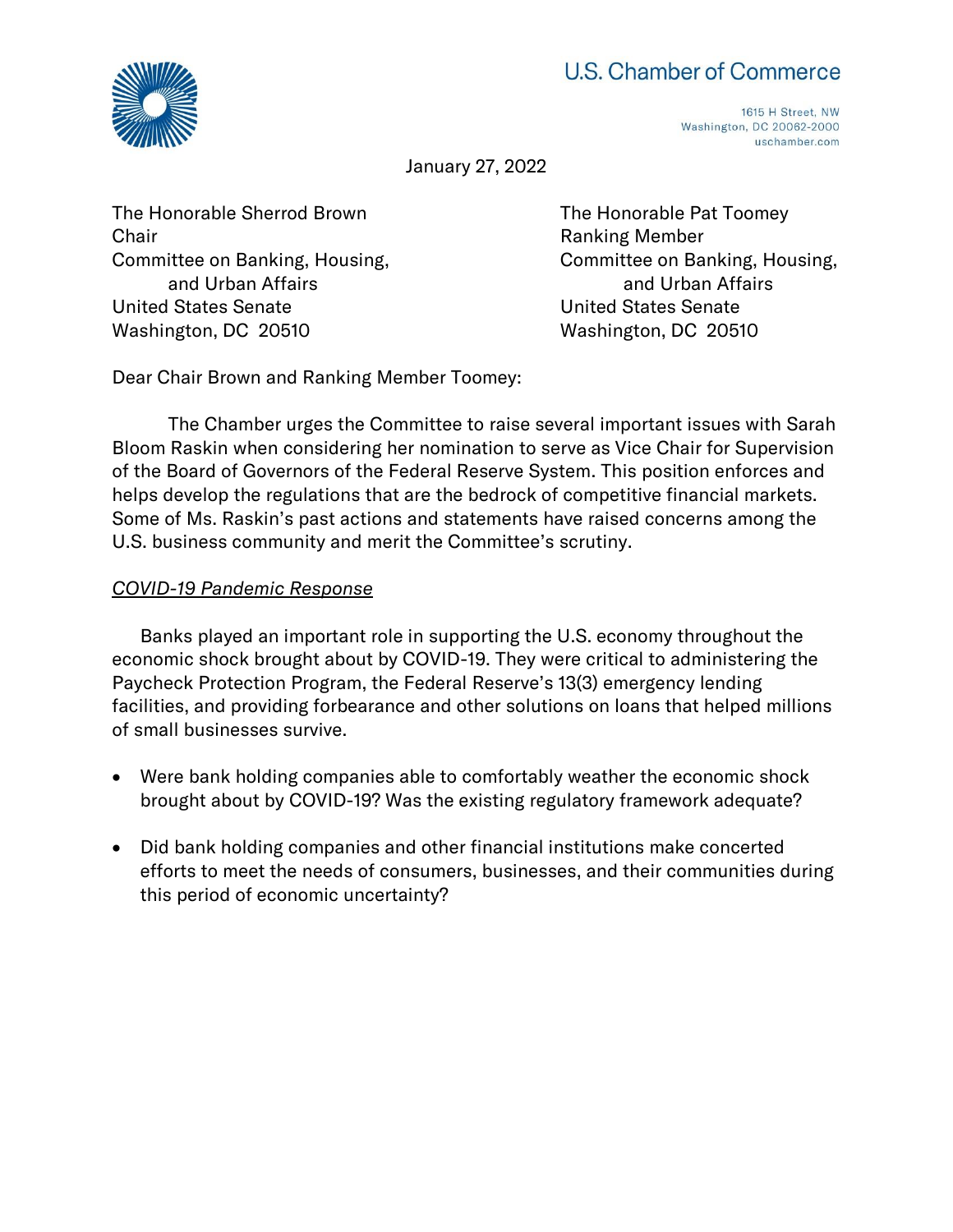## *Climate Change*

Ms. Raskin has been critical of the Federal Reserve for allowing oil and gas companies to access the emergency 13(3) facilities during the COVID-19 pandemic.<sup>1</sup> She has also advocated for federal regulators to transition financing away from the fossil fuel industry in her writings and public comments.

- Is it the role of the Federal Reserve to direct capital away from certain industries that are politically disfavored or direct capital towards industries that are politically favored?
- Please explain her statements proposing to deny oil and gas companies access to the Federal Reserve's 13(3) emergency lending facilities, including those explicitly authorized by Congress via the CARES Act?

## *Independence of the Federal Reserve*

The Federal Reserve is designed to adhere to its statutory mandate and remain independent from political influence. Governors have a long history of collegiality and professionalism in how they interact with each other and of deferring to the Chair on setting the agenda for the Board. After the recent push by Board members at the Federal Deposit Insurance Corporation (FDIC) to usurp the Chair's authority, we have serious concerns about similar politicization at the Federal Reserve. We encourage you to secure a commitment from Ms. Raskin to maintain the political independence of the Board and stay committed to its statutory mission.

#### *Basel III Implementation and Small Businesses*

In 2017, the Basel Committee on Banking Supervision (BCBS) made updates to the Basel III agreement (oftentimes referred to as the "Basel III endgame") that would require banks to change how they assess credit risk. These changes are expected to be implemented soon by the United States and could alter the availability of credit, especially for small businesses.

• Does Ms. Raskin support implementing Basel III in a manner that does not reduce the availability of or increase the cost of credit for small businesses?

<sup>1</sup> Raskin, S. B. (2020, May 28). Why Is the Fed Spending So Much Money on a Dying Industry? *The New York Times*. Retrieved from https://www.nytimes.com/2020/05/28/opinion/fed-fossil-fuels.html.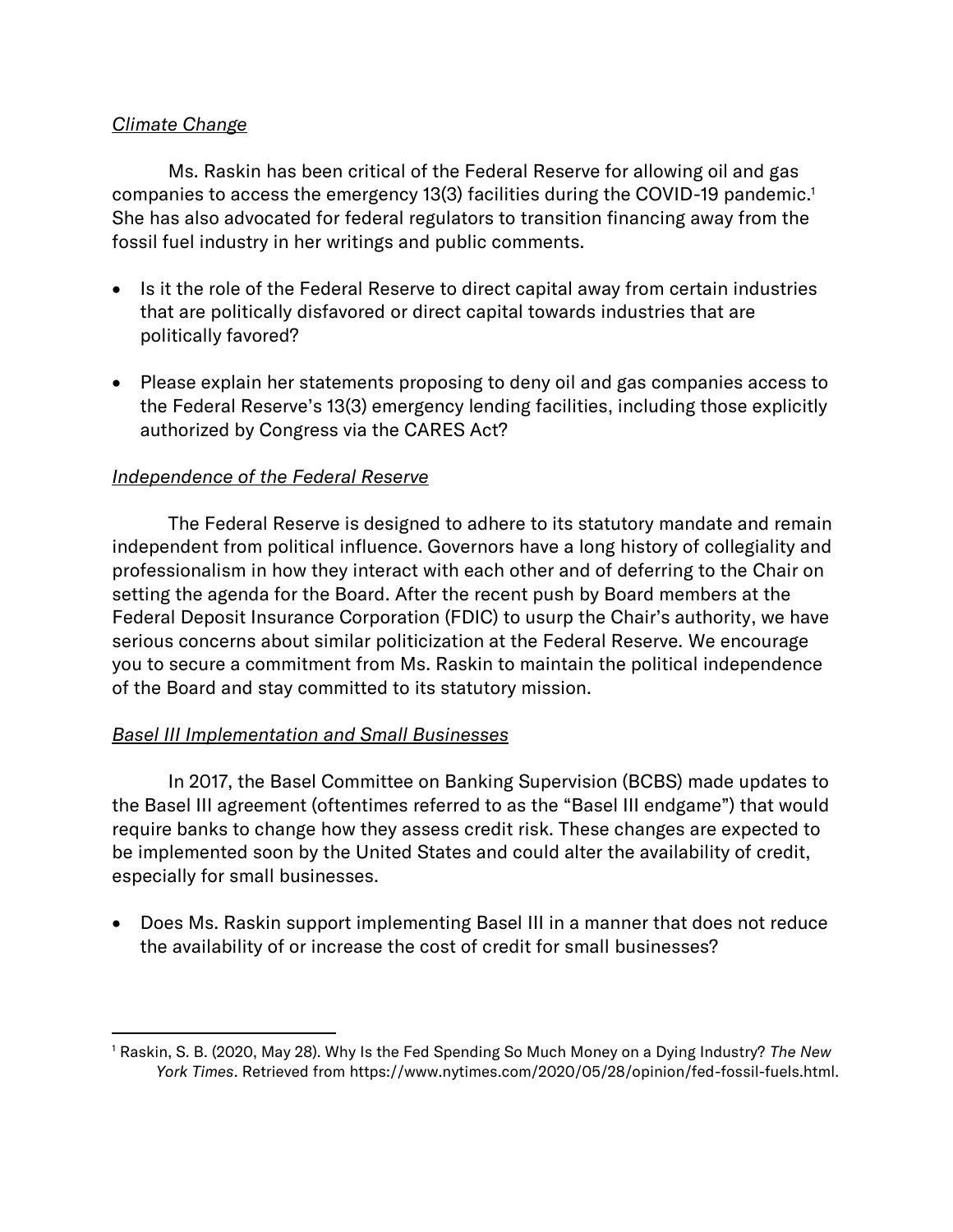• What observations does Ms. Raskin have regarding the implementation of these standards by the European Union? Does she support, or oppose, any steps they have taken to ensure that small businesses retain access to affordable credit?

# *Competition/Bank Mergers*

The Biden Administration has broadly asserted that most major sectors of the United States have unsatisfactory competition as a justification for a myriad of new regulations.<sup>2</sup> The President's July 2021 Executive Order singled out a lack of competition in the banking industry and recommended updating regulations to limit mergers and acquisitions.

- Can bank mergers benefit competition and consumers, and if so, how? Are there any examples of past bank mergers that promoted competition?
- What standard does Ms. Raskin think is appropriate to measure competition?
- If Ms. Raskin believes guidelines for mergers and acquisitions should be updated, what would be the justification?

# *Financial Stability and International Standards for Financial Regulation*

The Financial Stability Board (FSB) promotes global financial stability by coordinating the development of regulatory, supervisory, and other financial sector policies.

- Is the U.S. obligated to implement the standards proposed by the FSB and its subsidiary organizations (e.g. BCBS), or are they just recommendations and best practices for consideration by participating governments?
- Should the U.S. consider its existing regulatory structure and maintaining competitive financial markets when weighing implementation of standards agreed to by the FSB and its subsidiary organizations? Will the Vice-Chair for Supervision commit to not gold-plating (i.e. more stringent/conservative than the international agreement) these stands if implementing them in the U.S.?
- Will the Vice-Chair for Supervision commit to updating the public, including Congress, regarding the recommendations of the Federal Reserve Board to the FSB and BCBS?

<sup>&</sup>lt;sup>2</sup> The White House. Executive Order on Promoting Competition in the American Economy (July 9, 2021), available at [https://www.whitehouse.gov/briefing-room/presidential-actions/2021/07/09/executive](https://www.whitehouse.gov/briefing-room/presidential-actions/2021/07/09/executive-order-on-promoting-competition-in-the-american-economy/)[order-on-promoting-competition-in-the-american-economy/](https://www.whitehouse.gov/briefing-room/presidential-actions/2021/07/09/executive-order-on-promoting-competition-in-the-american-economy/)